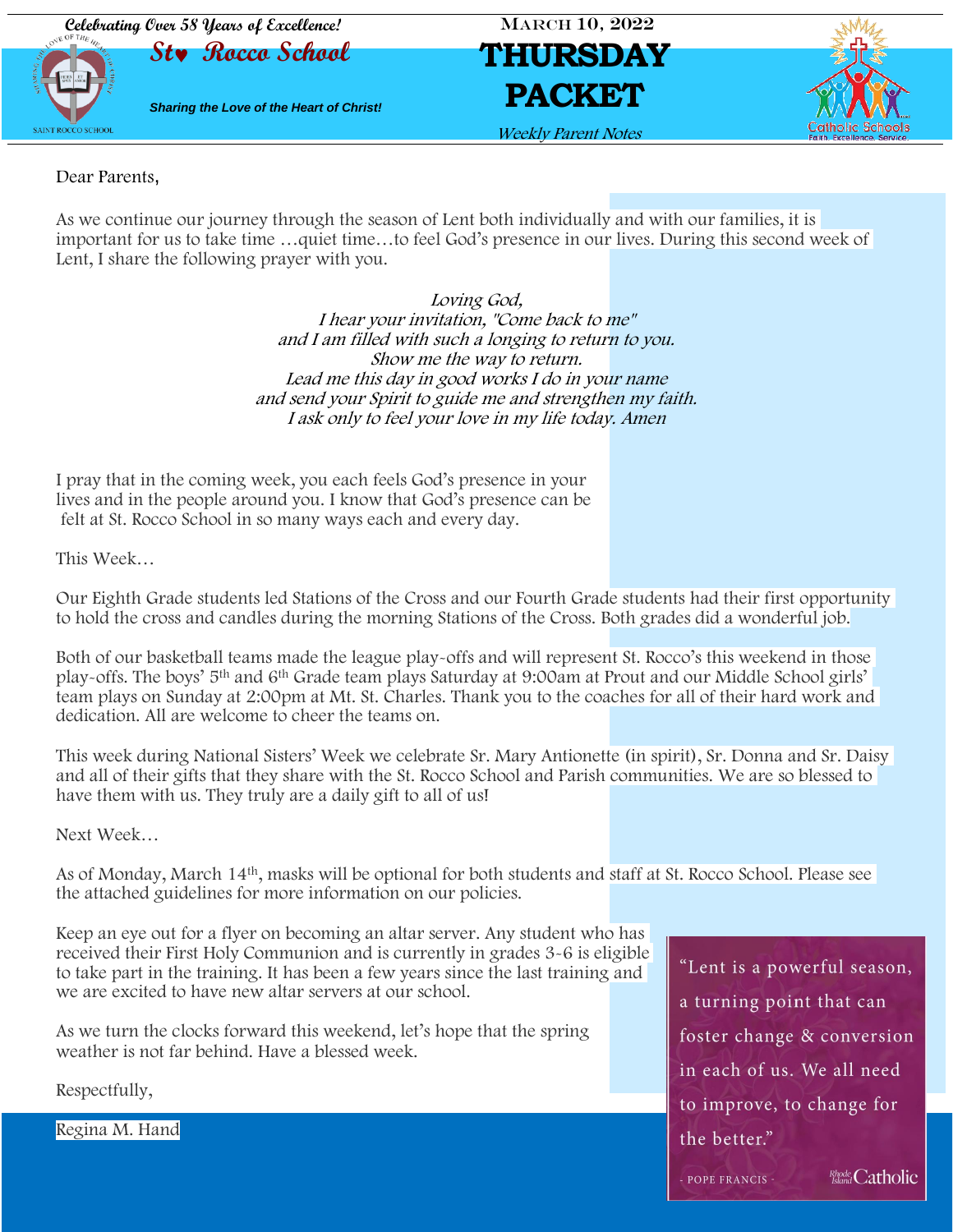## Important Information

### I Re-registration appointments are still on-going. If you have any questions please feel free to reach out to the School Office at 401-944-2993 or office@stroccoschool.org

St. Rocco School is accepting applications for the 2022-2023 school year. Please encourage family and friends to visit our school. "Word of mouth" is the best way to spread the good news about us. Don't forget about our REFERRAL PROGRAM! Please check the website for details. For more than 58 years, St. Rocco has had the distinction and reputation of educating the whole child; spiritually, educationally and socially. We are proud of our accomplishments and we continue to strive to greatness for our students!

Financial Aid -Applications for financial aid for the 2022-2023 school year have started. You can apply by going on to the FACTS management website. In addition, in order to receive parishioner rate for the 2022-2023 school year, you must have contributed \$250.00 to St. Rocco Church by *December 31, 2021* to receive parishioner rate

Stations of the Cross – Every Wednesday during Lent, starting on March 9th, we will attend church to pray the Stations of the Cross. Grades K–4 will attend at 9 a.m. and grades 5–8 will attend at 1:45 p.m. All are welcome.



Stop & Shop – Giftcards are always available in the Rectory Office during office hourse (Monday, Tuesday, Thursday 9-3 & Wed 9-2). The face value of your giftcard purchase goes towards your fundraiser fee.

Spirit Wear – Please call the office before sending in Spirit Wear orders due to limited items available.



ı

The After School Club-Explore a variety of seasonal and holiday crafts, art projects, skits, science experiments and children's literature and poetry in a creative and 'fun' way. This club is for students in grades 1-3. The new session began on Tuesday, March 8th.

Friends of Jesus Prayer Group -The focus of this group is to continue the

teaching of Jesus and to experience his unconditional love through prayer, fellowship, and activities. We invite you and your child to join this group and experience the power of prayer together.

Afterschool Dance Program – We are excited to announce that dance class with Mrs. Denise DiPippo began last week!



Bishop Hendricken High School – Open House on Saturday, March  $19<sup>th</sup>$  from  $12$ to 3pm.

Ink Cartridge Recycling Program - Bring in 5 empty ink cartridges, and receive a Dress Down Pass to be used on ANY Monday! Please make sure that the ink cartridges are labeled with your child's name.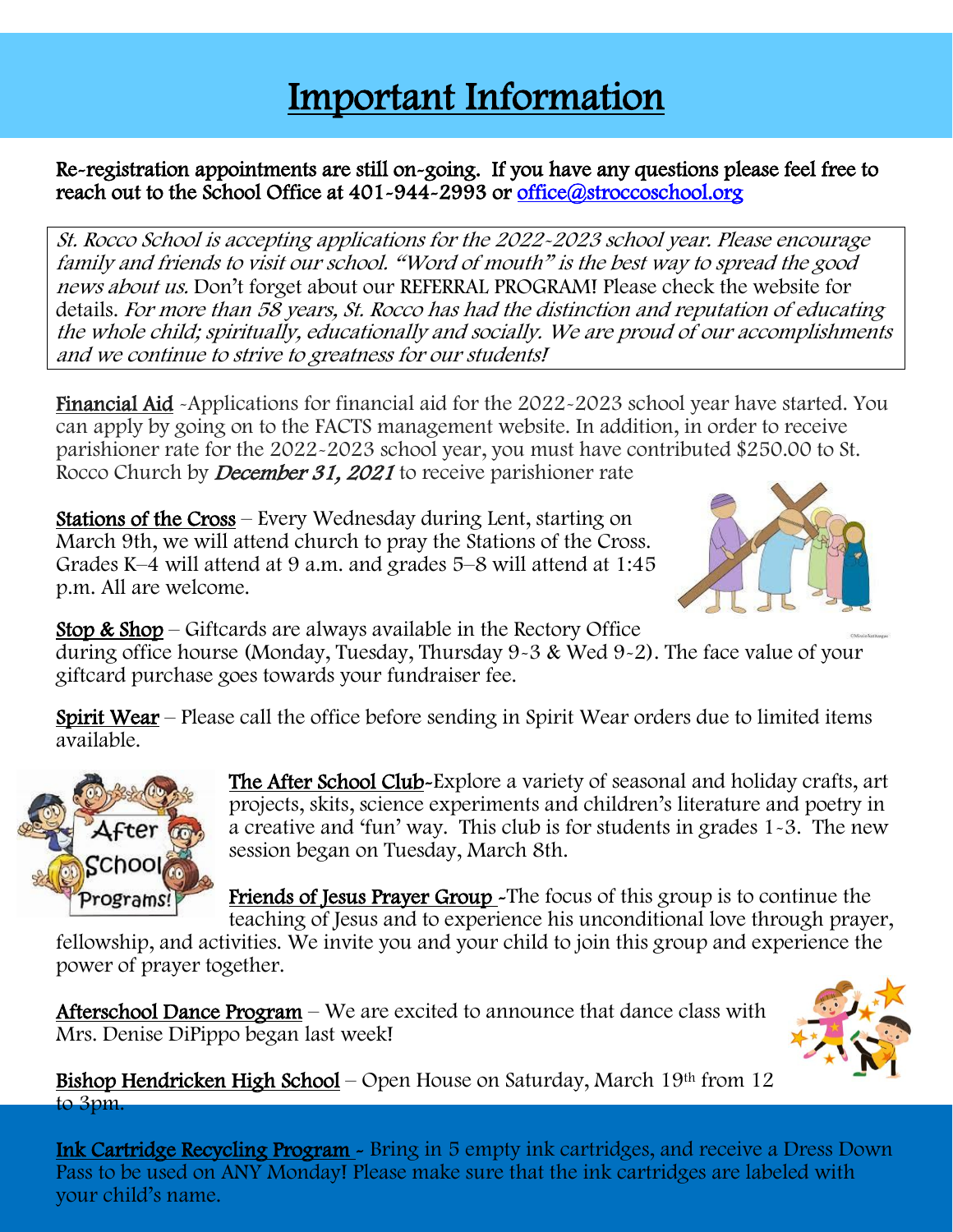Safety News – For the safety of our students, families and faculty, please do not make any U turns in front of the school.

Operation Rice Bowls – Going home today are the Catholic Relief Services Rice Bowls. Your donations are truly appreciated by those who are less fortunate. Thank you for changing lives this Lenten Season. Please send donations in check form by Tuesday, April 12th.

FACTS Tuition Assistance Applications – Schools are encouraged to remind parents to complete their [FACTS tuition aid applications](https://r20.rs6.net/tn.jsp?f=001DwVm_bo0s8HPE7TNSTcMRicI_CCbrOHIo9lIh_am1xpBjt7JPg36dyoMFVlPAXdANbcCD6WEs6_kHbxaNjIWjlipoj8zuqgzhOJ4e9ygRYnsIw3wvWiUj4YjEBrir-3BDWSCrV1EWuKdLR0Uay_kuMsCZ-N8FusG&c=RvTqHLuzuqzyyFxz51fMCDL7FCxyJaVuObZc3SMY_cB0C4cZkqsNoA==&ch=ovgNypsdbJpKWqXGw2Hm7YpoeXcAGp-yp3y0j2Qs4WZ-M47jI3-tYw==) as soon as possible. Diocesan tuition assistance funds cannot be placed for a student if the family's FACTS applications has not been completed. Families must complete a FACTS tuition application every year.









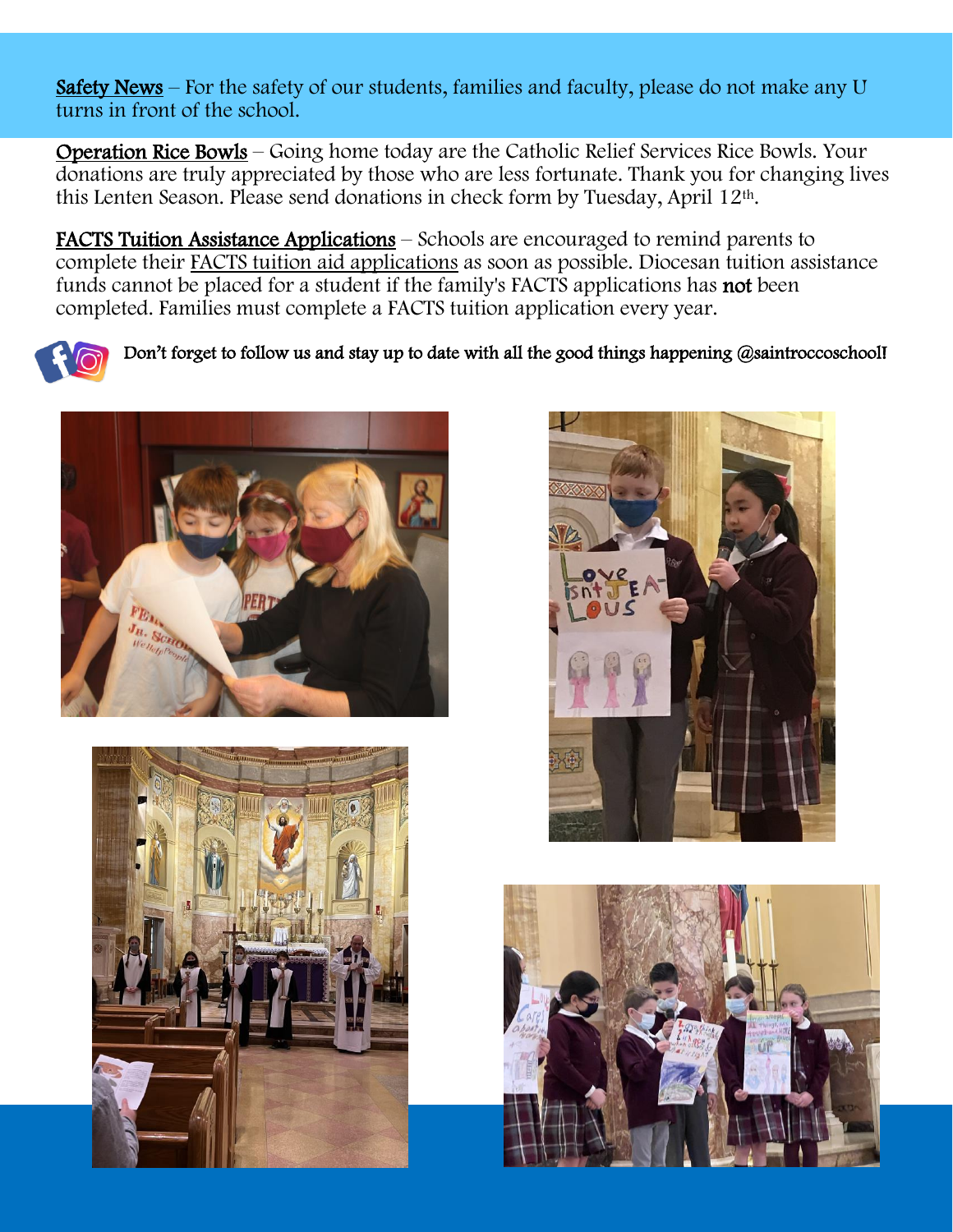## Classroom News ~ Third Grade ~ Mrs. DonFrancesco



Third Grade has been working very hard throughout the year! In Religion we are learning about Lent and how to add more prayer in our daily lives during this season. We are continuing to learn how God's grace is so important as well as learning more in depth about the sacraments of Baptism, Reconciliation, and Eucharist.

In Math we are learning Multiplication and Division. The students are getting very good at their tables as we practice every day. We will continue to use flash cards and games as we continue learning more tables and higher division skills.

In Science the students are learning about different ecosystems. They are also learning how animals adapt in different environments and seasons. We look forward to learning about the Earth and its resources.



In Social Studies the students have been learning about many different landforms. They are currently working on their landforms project and are doing a fantastic job! We look forward to learning about the regions in the U.S next.

In Reading we are finishing up our trade book, Winter According to Humphrey. The

students will be completing a cereal box project and will be doing their oral presentation persuading us to buy their delicious cereal! We thoroughly enjoyed reading this book and will read another trade book after spring vacation.



how to advocate for ourselves in different scenarios that may occur with classmates, both good and bad.

I have enjoyed watching each student learn and grow every day. They have each made progress in academics as well as maturity. I am excited about the many things to come during the rest of the year!